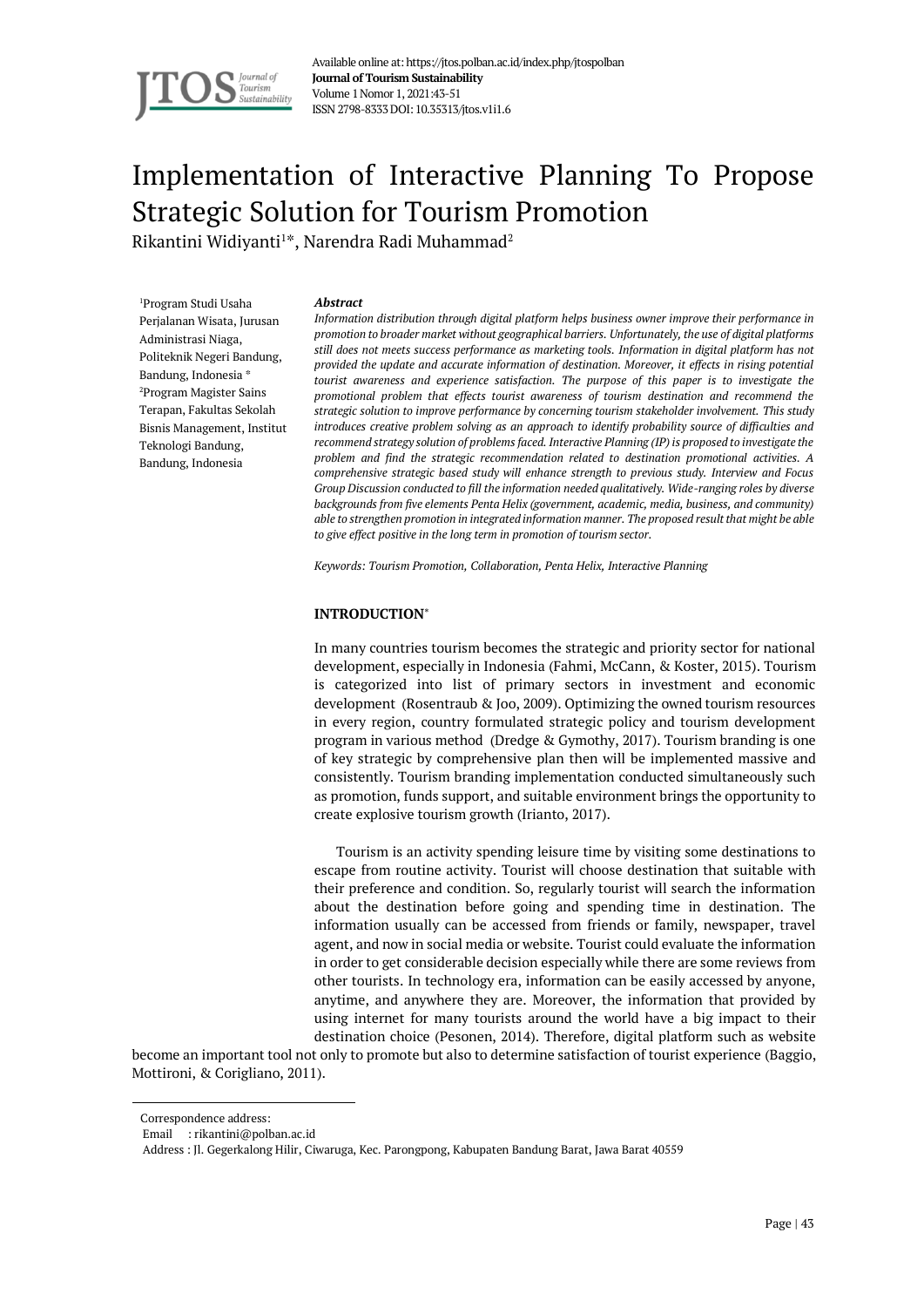Utilization of digital media to inform and promote product and services has already implemented by most tourism sector in Indonesia especially at Bandung region. Besides using offline media, digital media is used in order to expand the existence and promote the numbers of destination also provide information related to tourism. The information to promote destination in city and district area are clustered into several group based on characteristic such as nature, amusement, education, spa, accommodation, events and so on. This website is expected to help government in promoting Bandung tourism destination and increase number of tourists. Although it has already launched to the public, this promotion tool does not address the problem of gaining public awareness. Tourism Department of Bandung City launched website bandungtorusim.com in 2012 to introduce tourism destination and motivate consumers to visit destinations. Unfortunately, from 100 tourists asked about the website only 6 people who respond already know about it. Most tourist get destination information from their relatives by sharing experience and get more valid information. Besides lack of public who find out the existences of bandungtourism.com, tourists who already visit some destinations and know the website revealed that the actual condition of destination is better than information in website. Whereas, the function of website is admitted by Tourism Department of Bandung City as a tool for them to communicate and promote destinations to public. Presentation of information becomes perceive image that pre-experience by tourist. Therefore, Image is important as one of attraction tool in promotion (Mwaura, Acquaye, & Jargal., 2013).

The obstacles providing information also happened to Tourism Department of Bandung District. Seizing market in digital era, they launch digital media by using Instagram to promote tourism destinations in district area. However, to fill the information of promotion it could be filled if only they send their field observer to pool the information in destination. A limited capability in communication and knowledge about potential tourism from local people bring other constraints to have reliable information. It is challenge especially for government who have obligation to bring in some number of tourist and increase it by year through information in promotion. It shown that tourism department who has role in key administration as well as marketers of tourism still limited in information itself. While marketers have narrow information, it will be difficult to promote destination and persuade potential tourist.

Both in urban and rural area most of destination mostly developed by itself as a phenomenon of attraction consumption. It is one of the arguments of the marketing division in tourism department difficult to gain updated information about new destination. Moreover, to fill information and provide plentiful information in media promotion oftentimes using generated content from internet sources eventually which does not update. It is perforce conducted to counter the constrain in gathering updated information Another initial finding in field, the division of tourism promotion tried to cooperate with some of business sectors and organization such as IRHA (Indonesia Hotel and Restaurant Association), ASITA (Association of the Indonesian Tours & Travel Agencies), local tour guide, and the other business tourism provider as partners in coordinating information to improve tourism service, but it is not easy to take in collaboration.

Providing reliable information through collaboration is supporting quality service to tourist experience in promoting destination. While it will impact to performance indicator both for all elements in tourism sector is the growth ratio number of tourists besides growth of number destination. The existance destination must be considered not only by one party but also all business stakeholders. To improve the size of market share by growing number of tourists. Information is part of awareness in traveling decision process that information effects to motivation tourist to visit the destination. Tourist is depended to information to considerate in organizing and selecting before visiting attractions. In addition, if promotion able to attain advantages of the technology, it can help tourism organization or government of tourism to developing awareness of the destination. As much as people has been aware of the destination, it may contribute to the growth of number of visitors or tourists. Then, the tools for tourism awareness is help the society to get awareness of the destination and more involved to the product (Niekerk & Saayman, 2013). Therefore, how to gain quality information in promotion activity is necessary to be discussed for this study.

This study tried to explore the problems appear in social phenomena by using creative problem-solving analysis. Focusing problem in perspective collaboration information in promotion strategy by involving multistakeholder from Penta Helix Collaboration Model. This research is conducted in qualitative by using interactive planning method to unfold the problem in promotion especially in data collaboration. Recommendation provided in result and discussion section as a proposed creative strategy in promoting destination.

### **LITERATURE REVIEW**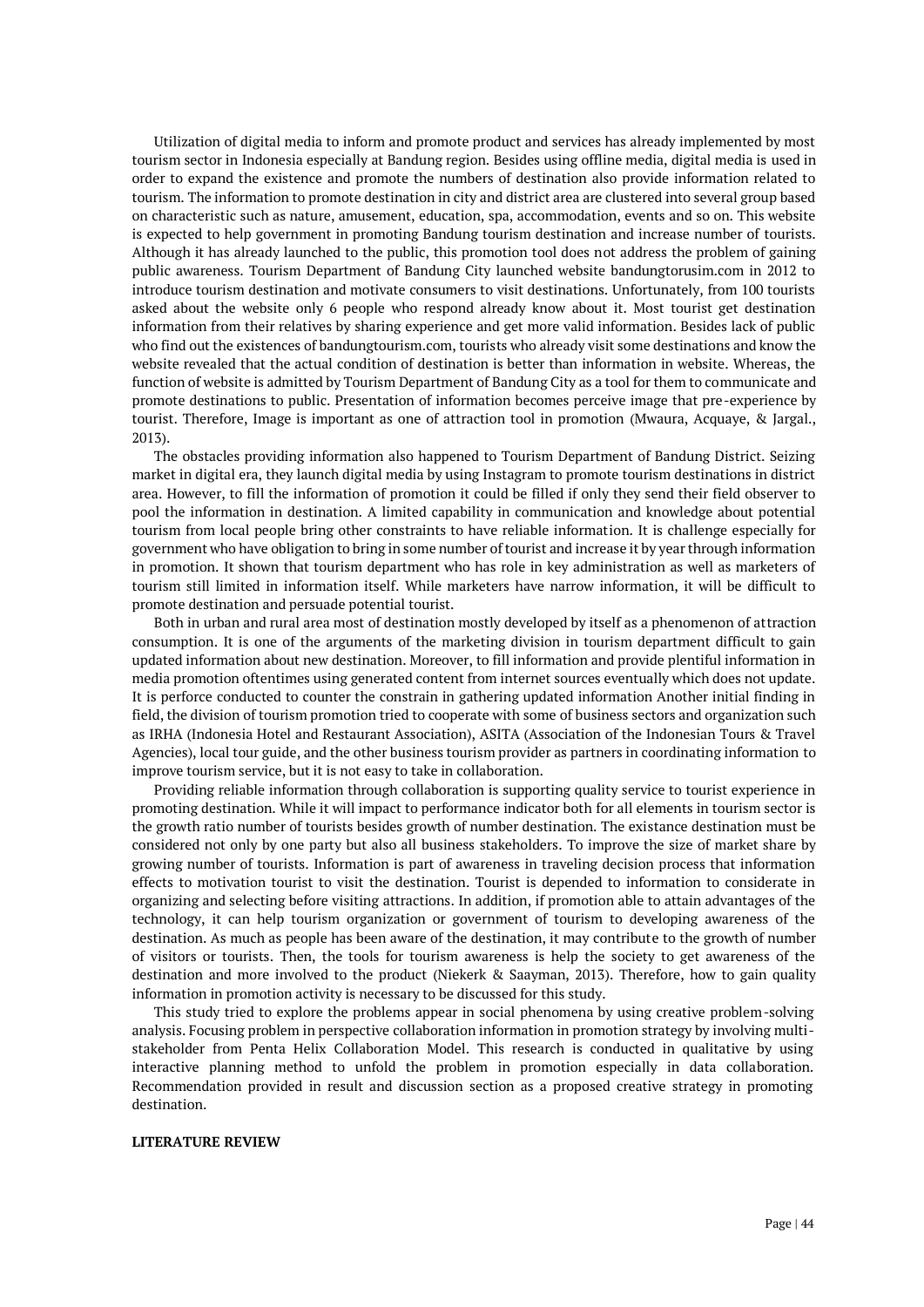### **Destination Promotion**

Promotion as a part of marketing activity which use information to create tourist awareness, enhancing interest, increasing desire, and initiating tourist action to visit destinations (Sarma & Baruah, 2013). Information sources becomes strategic importance in marketing to promote destination (Stabler, 1988; Chon, 1990; Echtner & Ritchie, 1991; Chacko, 1997; Chen & Uysal, 2002; Gallarza, Saura, & Gracia, 2002; Sarma, 2003; Sarma & Baruah, 2013). Information could lead tourist motivation to visit destination by evaluating information in deciding plan trip (Stiff & Mongeau, 2003; Llodra-Riera, Martínez-Ruiz, Jiménez-Zarco, & Izquierdo-Yusta, 2015). Thus, trusted information form an image of destination (Sarma & Baruah, 2013) and nesecerally to be concerned in effecting tourist motivation.



Figure 1. Process Framework of Information Sourcing Source: (Bieger & Laesser, 2004),(Correia, 2002), and (Leiper, Annals of Tourism Research)

Previous study has identified the importance of destination promotional activities in shaping destination image (Beerli & Martin, 2004). Beerli and Martin (2004) argued that the image of a destination is formed by personal factors (e.g motivations, experience, and socio-demographic characteristics) and the source of information. The source of information, including from promotional activities, affects person's perception and evaluation (Gartner, 1993; Beerli & Martin, 2004) in making decision whether to visit the destination or not. Further, according to Chen and Tsai (2007) destination image influence trip quality that indirectly influence tourist satisfaction and behavioral intention (e.g. revisit intention and willingness to recommend).

Tourism is unique while destination and image could be formed by itself. Kolb (2017) arguments destination image conducted with several manner such as technological use in marketing, research, formulated marketing strategy, developing community support to gain destination goals, and so on. Another suggestion in improve destination by concerning reputation aspect, technology, culture, and communication (Erislan, 2016). Synergizing between tourism sectors and information technology drive to expand information diffusion without time and space boundaries (Herawati, Purwaningsih, & Handharko, 2018). In addition, promoting destination becomes main primary purpose for everyone who a part of tourism sector (Irianto, 2017).

### **Colaboration In Penta Helix**

As it is discussed above that destination promotion requires collaboration between stakeholders. The involvement of stakeholders will strengthen value of destination through promotion and open possibility to fill their own goals. Penta Helix is known as collaboration-helix model which government, business, academy, community, and media take a place in form. It is an extended model from Triple Helix to create innovation when various type of society wants to collaborate (Lindmark, Sturesson, & Nilsson-Roos, 2009). Collaboration is a process interaction among people or groups or stakeholders who committed to work for the same goal in certain time in a sustainable manner (Anderson & McFarlane, 2004). By involving stakeholders from various background helps to find out alternative in creating value. Thus, Penta Helix is appropriate to be adapted to solve complex problem in range of interest that need multi background as represent stakeholder.

This form of collaboration is required a same level in understanding the problem, mutual understanding to each position and capability, co-creating in developing plan, equal responsibility among stakeholder and having same goal to be solved. Collaboration drive stakeholders to precede solution and help each other rather than own interest. In public service sector, collaboration within workgroup is exceptionally important to fill public need and right so every people who involved have equal responsible to achieve public satisfaction as goals. Thus, collaborative culture, collaborative leadership, strategic vision, collaborative team process, and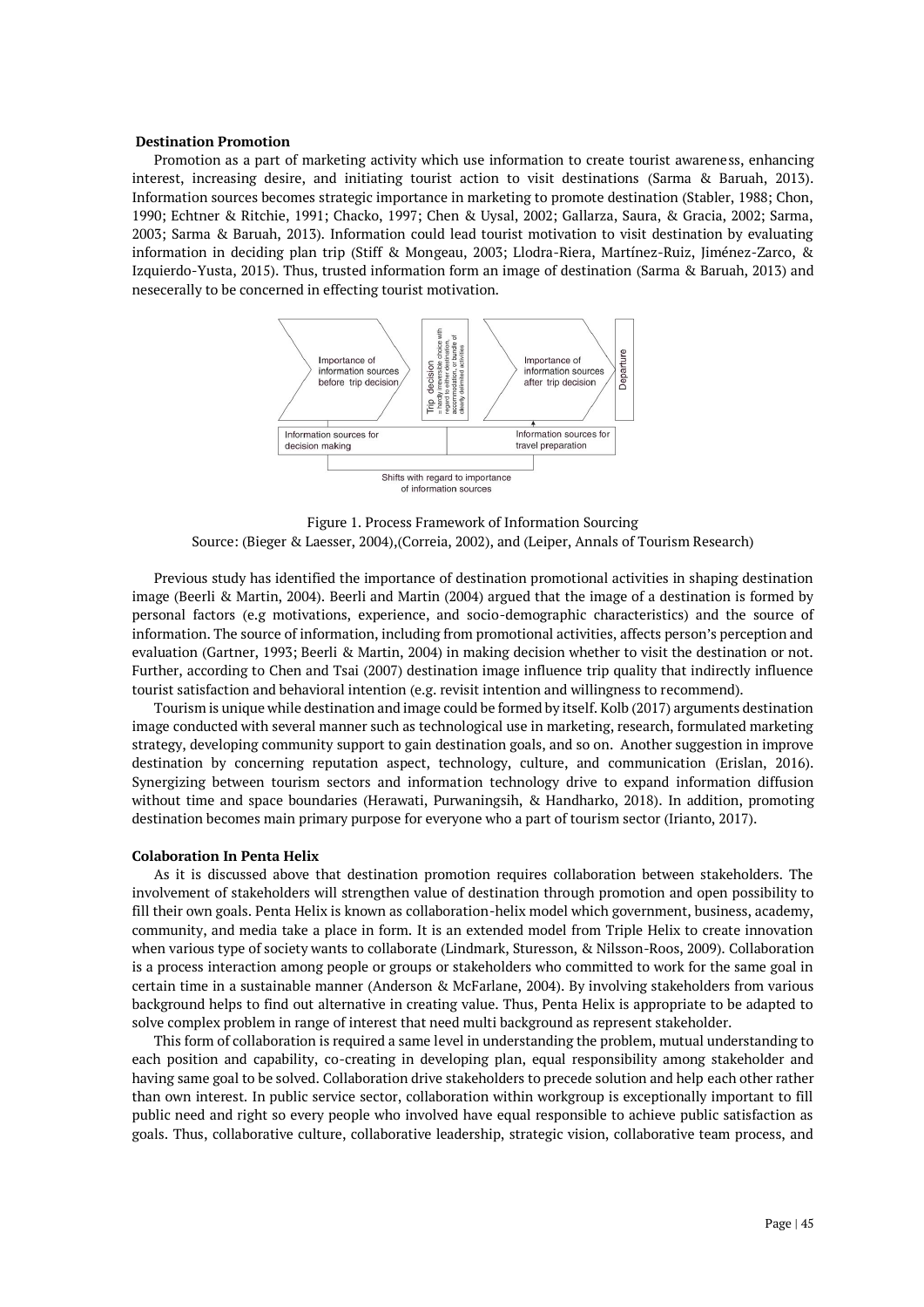collaborative structure as five components that necessarily to be considered while implement the collaboration (Carpenter & Sanders, 20019).

Collaboration in Penta Helix Model challenges five formed elements to work together from different background which lead to diversity in perception and innovative insight at the same time. Implementation of Penta Helix has been used in several sectors such as Higher Education Institution (HEIs) for research innovation and entrepreneurship by finding the opportunity HEIs able to generate, maintain, encourage and sustain innovation and entrepreneurial activities using an innovation strategy Penta Helix (Halibas, Sibayan, & Maata, 2017). It allows all element stakeholders share information to create innovation and collaborate each other such as co-creation network then lead to several result in gaining educational outcomes. Penta Helix also use in developing sustainable smart city by integrating with local wisdom (Effendi, Syukri, Subiyanto, & Utdityasari, 2016). In economic development the model is used to engage business investments in various section such as introducing new technology, new plants and facilities, employment opportunity, and so on in order to faster recovery from recession and encourage economic development (Tonkovic, Veckie, & Veckie, 2015).



Figure 2. Collaboration Model of Penta Helix adopted from Carayannis, Barth, & Campbell (2012) and Halibas, Sibayan, & Maata (2017)

Penta Helix has adapted in many sectors which need complexity solution from multi stakeholder. Likewise, in tourism sector consist of multidiscipline resources and effect such as social, cultural, economic, technology, environment, policy, infrastructure, and so on for regional and international. Tourism need multi-interaction and lead development strategies in many fields. Synergy from five elements impacts to development in tourism (Hardianto, Sumartono, & Wijaya, 2017) and it give multiplier effects to economic growth and land use from tourism activity (Putra, 2019). Nevertheless, collaboration often meets problem in coordination and commitment like irrelevant value exchange and ineffective communication (Muhyi, Chan, Sukoco, & Herawaty, 2017). Those interaction problems lead miss perception, expectation, understanding, and so on that could affect to quality service in tourism sector. By implementing Penta Helix the coordination will be structured based on role in collaboration to achieve same goals in tourism sector.

## **METHOD**

This research conducted in qualitative method by using interactive planning as a methodology. Interactive planning is an approach that combines bottom-up and top-down of planning (Ackoff, 2001). On one hand, bottom-up approach focusing removing on current problems and reducing it one by one. On the other hand, top-down approach takes into account future uncertainties relying on prediction and preparation. Meanwhile, interactive planning takes into account both approach that is planning for desirable future by consistently removing the gaps with current problems (Ackoff, 2001).

Further, interactive planning follows three underlying principles that could leads to a better planning result (Flood & Jackson, 1991). First, it follows the principle of participative involving all stakeholders affected by planning (Flood & Jackson, 1991). This reduce the possibility of future conflict between affected stakeholders with regards to planning result. Second, it is based on continuity principles anticipating unexpected future (Flood & Jackson, 1991). This include preparing creative and innovative alternatives anticipating uncertainties.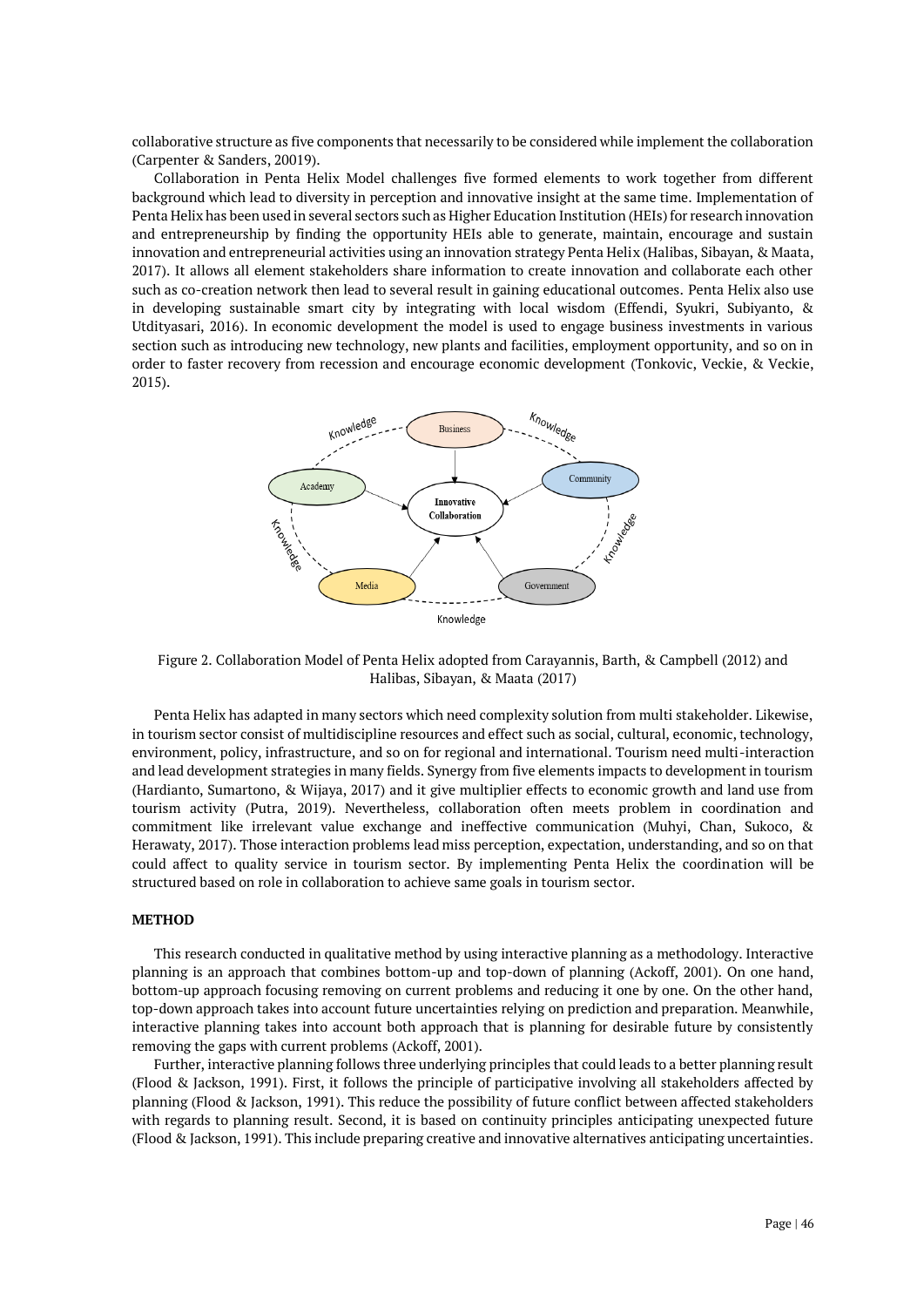The last, it follows the principle of holistic considering all parts on the system interdependently and simultaneously. It takes into account interaction between similar and different level of units of systems. Interactive planning consists of five steps including (Ackoff, 2001):

- **Formulating the mess,** identifying how the system works, it's obstruction and future of business as usual.
- **Ends planning,** identifying desired ends including identifying the gap between current condition and the desired end.
- **Means planning,** identifying what to do to closing the gap between current condition and desired end.
- **Resource planning,** determining required resource including inputs, facilities and equipment, personnel, and money.
- **Design of implementation and control,** determining the role of all involved stakeholders.

Interactive planning is also known as system-based approach for creative problem solving from Total System Intervention (TSI) which aimed to solve problem of social system in creative way (Flood & Jackson, 1991). As long is known as the system in social phenomenon not only consist of simple problem that involved only two positions then directly solved in systematically to solve in a short time as simple as. It is applicable to enhance planning until evaluation process by collaboration various perspectives of problems. By considering in perceiving diversity of difficulties concerned, it will help stakeholders to see core of problem then find any alternative solutions from many perspectives and methods or moreover probability of the further difficulties. Therefore, TSI approach proposed to stakeholders to choose appropriate tools carefully in taking the action of problems.

In this context interactive planning is used to planning a destination promotion strategy. Interactive planning is used to mapping each stakeholder's role especially on promoting a destination. This method offers to help stakeholders from different background to achieve the unity from diversity desire. Transforming the diversity into unity from various stakeholders with own interest have an effort to deal with pluralism condition. Interactive planning able to consider as important technique to have commitment from all stakeholders as one workgroup in promoting tourism destinations and facilities. Thus, it will help complex collaboration from all stakeholders to achieve same goals of destination promotion.

# **Data Collection**

The empirical study was carried out through primary dan secondary resources as data collection. Preliminary observation from secondary resources and literature review was conducted to understand the phenomenon and to evaluate It through related study. The Interview and focus group discussion was perfomed on various stakeholders as actors related In tourism Industry In Bandung. According to Penta Heelix concept, this research involved government representative (Department of Culture and Tourism West Java, destination representative (Kelompok Penggerak Pariwisata (Kompepar) and Local Tour Guide representative, business representative (ASITA and ASPERAPI), and Academician (Politeknik Negeri Bandung). Those stakeholders representative from each element of Penta Helix Intended to further understanding their viewpoint and role on promoting a destination.

## **RESULTS AND DISCUSSSIONS**

In this study, we used interactive planning to design destination promotion strategy for Bandung's region tourism destination. At the moment, there is no coordination between actors in promoting the destination so that it is hard to find accurate and update information about destination. Thus, we implement the concept of Penta Helix, involving five related actors (government, business, academician, community and media) with regards to destination promotion problems. This align with interactive planning principles (Flood & Jackson, 1991) that is involving all related stakeholders (participative) to address future uncertainties (continuity) and gaining a wider perspective (holistic) for solutions.

| Table 1. Interactive I lamming beages |                                                                                  |
|---------------------------------------|----------------------------------------------------------------------------------|
| <b>Interactive Planning Phase</b>     | Output                                                                           |
| Formulating the mess                  | 1. Difficulties in finding updated and accurate information<br>about destination |
|                                       | 2. It requires a lot of effort in spreading information about<br>destination     |
| Ends planning                         | Easiness of access to information about the destination.                         |

| Table 1. Interactive Planning Stages |
|--------------------------------------|
|--------------------------------------|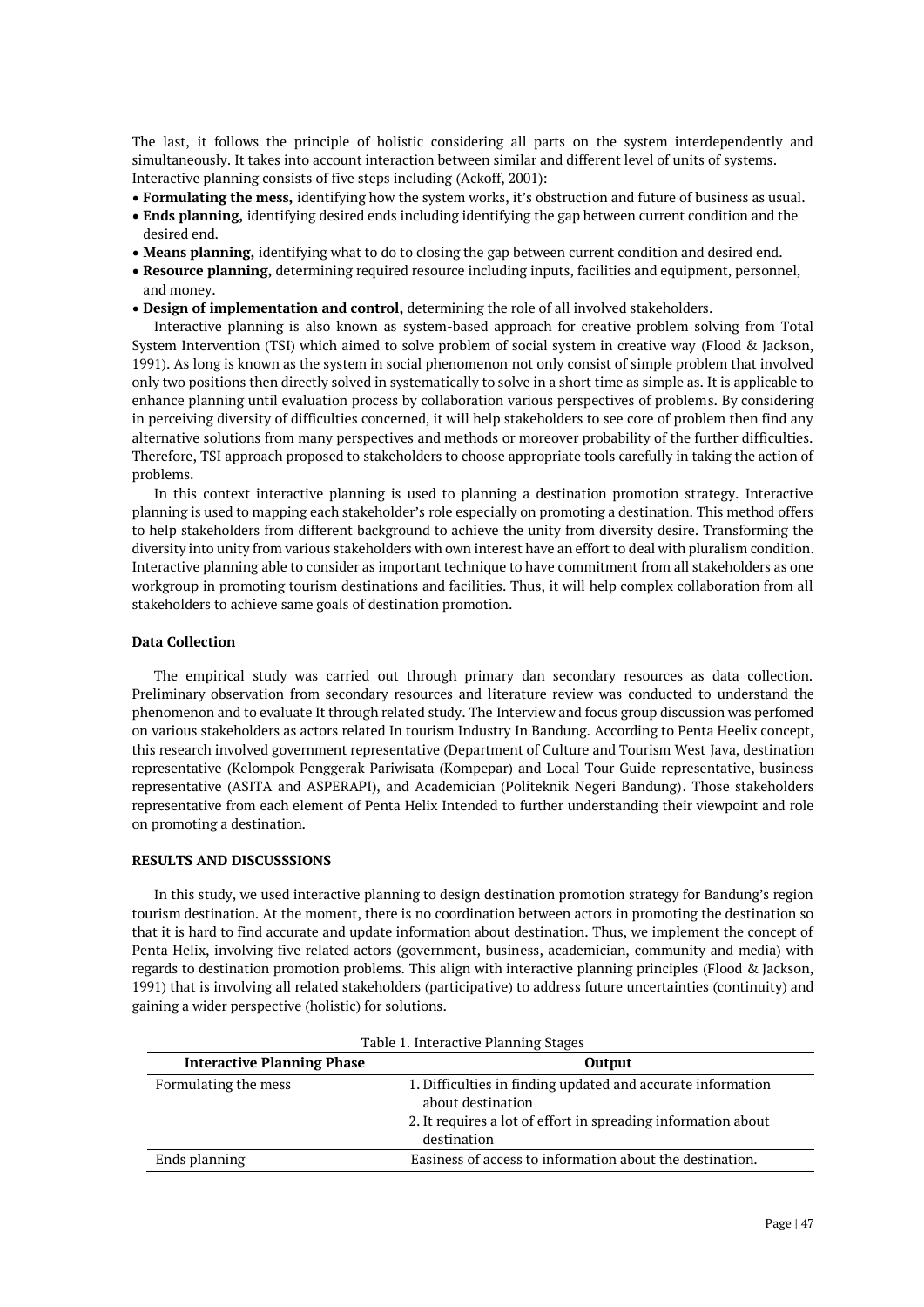| <b>Interactive Planning Phase</b> | Output                                                                                                |
|-----------------------------------|-------------------------------------------------------------------------------------------------------|
| Means planning                    | 1. Create a platform to facilitates information sharing between<br>stakeholders                       |
|                                   | 2. Create a coordination mechanism and formulating role for<br>each stakeholder                       |
|                                   | 3. Create an official information board about tourism<br>destination                                  |
| Resource planning                 | 1. Capable human resources                                                                            |
|                                   | 2. Financial resources                                                                                |
|                                   | Incentives for sharing information<br>3.                                                              |
| Design implementation and control | In terms promoting destination                                                                        |
|                                   | 1. Government: tourism marketers and orchestrate the                                                  |
|                                   | information sharing within stakeholder.                                                               |
|                                   | 2. Business: inform & update about new tourism destination                                            |
|                                   | features and profile, promote destination & attraction, and<br>promote promotion platform to tourist. |
|                                   | 3. Academician: source of information about new destination                                           |
|                                   | and assisting to create strategy by research, also contributor<br>content of destination.             |
|                                   | 4. Community: confirmatory and promoting destination,                                                 |
|                                   | contributor content of destination, and promote promotion                                             |
|                                   | platform to tourist.                                                                                  |
|                                   | 5. Media: amplify the promotion                                                                       |

The first step of interactive planning is formulating the mess (Ackoff, 2001). At this stage, we invite involved stakeholder to identify problems related to destination promotion activities. Based on the discussions, the problem includes difficulties in finding updated and accurate information about destination and it requires a lot of effort in spreading information about destination. According to Department Tourism and Culture of Bandung City, it is hard to find information about tourism destination. First, it requires direct survey to destination that needs a human financial resource. Second, there is no leads about updated information of destination so that tourism department should survey the destination one by one. This concern aligns with the concern of academician and media representative. Academician representative argued that it is hard to gain an information for academic studies while media representatives also claimed that it is hard to find updated information about destination to be published.

The second problem is requiring a lot of effort in spreading information about destination. Business representative argued that it is hard for them to spread the destination information to reach their customer. They claimed that they are lack of human resources and network to help them spread the information about the destination. On the other hand, media representative argued that they are lack of information and budget to promote the destination. As a result, tourist (represented by communities) have a difficulty on finding updated and accurate information about destination. These problems also highlight a bigger problem, that is lack of coordination between involved stakeholder.

The second step of interactive planning is ends planning (Ackoff, 2001). On the ends planning, each stakeholder communicates their aspiration about the idealize future. Based on discussion, it could be concluded that the idealize output is the easiness of access to information about the destination. This expectation aligns with previous problems discussed that is the difficulties of access and to spread the information. By easing the access to information about the destination, all stakeholder could actively participate on disseminating information about destination. Thus, at the end, tourist becomes well informed and attracted to visit the destination.

After deciding the future target in ends planning, the next step is configuring actionable strategy in means planning followed by identifying required resource on resource planning. On the means planning phase, stakeholders agreed on three actionable strategies, they are 1) create a platform to facilitates information sharing between stakeholders, 2) create a coordination mechanism and formulating role for each stakeholder and 3) create an official information board about tourism destination. Point number one and two concerns with the mechanism to promote information sharing between stakeholder so that each stakeholder could access and promote information about destination. Point three address the issue of accuracy of information, thus the information about destination is clarified and accountable. Means planning then followed by resource planning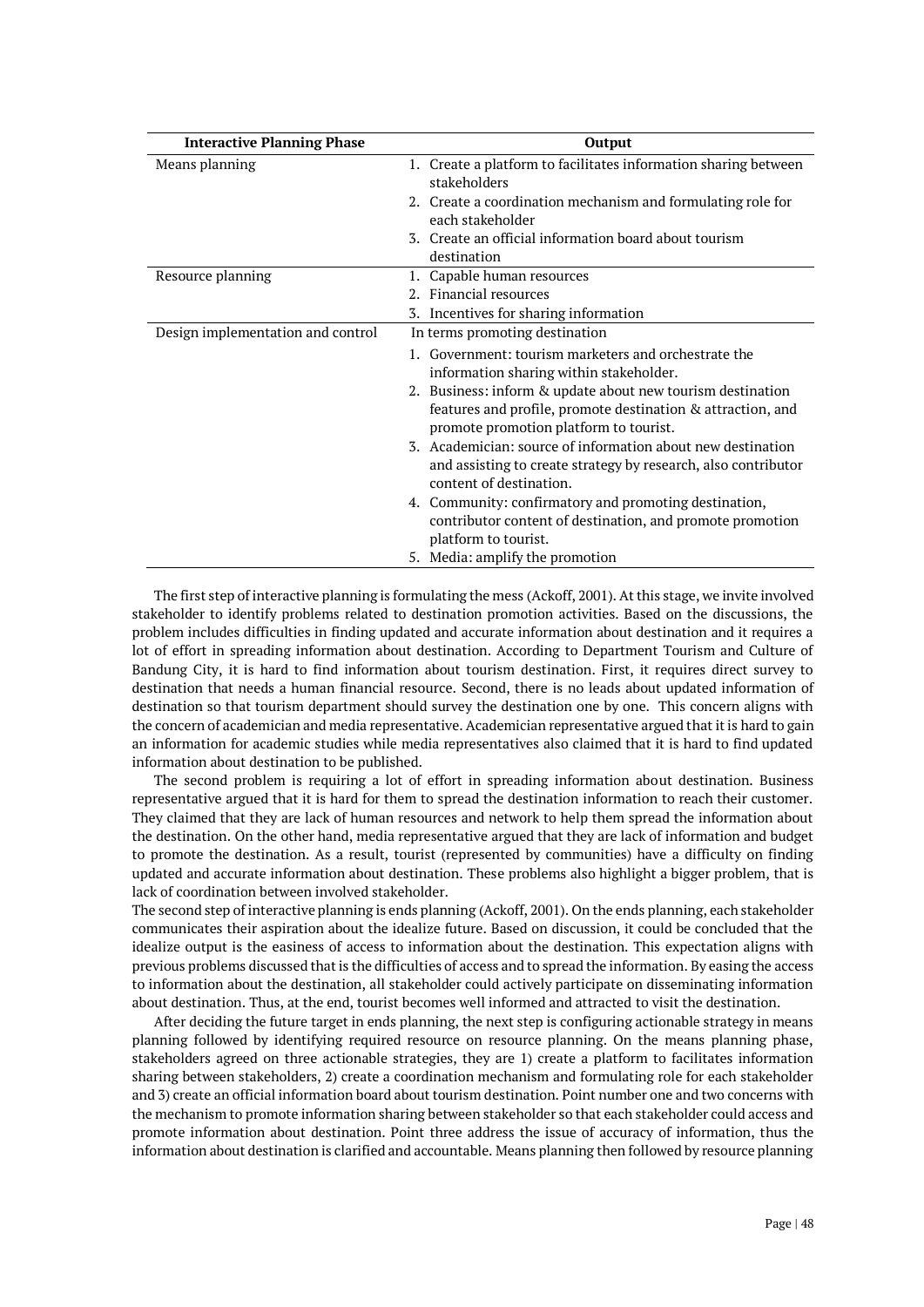that conclude the needs of 1) capable human resources, 2) financial resources, and 3) incentives of sharing information.

At last is the design implementation and control (Ackoff, 2001). This concern with the role of each involved stakeholder. At first, there is the role of business representative to inform and update the information about tourism destination features and profile. It has rather similar role with the academician that is source of information about new destination (by conducting studies related to new destination). At the center, there is the role of government representative that is to orchestrate and control the information sharing of all stakeholders. At the end, there is the role of media representative is to amplify the promotion of the destination and community act as confirmatory role (by experiencing the destination) and also promote the destination to its peer.

# **CONCLUSION**

In promoting tourism destination especially in digital era is not only discussed about technological use or design in digital media. The essential element in promotion is about quality of information that can lead tourist to visit destination. Thus, this research is conducted to investigate problem in promotion focus on tourist awareness of destinations. Implementation Interactive Planning in Penta Helix Collaboration Model is proposed as creative strategic solution to answer promotion problem particularly in gathering quality information (reliable, attractive, updated, and substantial) of destinations. By following five stages interactive process, it shows problem elaboration and put five elements stakeholder (academy, business, community, government, and media) in tourism related are involved to collaborate and develop the role for achieving promotion goals. Based on interactive planning result, it recommends for every stakeholder has basic responsibility to share information and promote tourism promotion platform to public with central actor is tourism department (government) who have main role as impersonal orchestrator information sharing and promotion platform.

However, this research has few limitations that need to be recognized. First, since participants as stakeholders come from various background, implementation interactive planning should be conducted with caution, especially in perception to view as in common problem of tourism sector. Next, our total representative participants still limited according to some technical drawbacks. Last, the technical drawbacks also effect to frequency and appropriateness in conducting focus group discussion. Despite these limitations, this research remains confident to contribute theoretically and practically that current empirical study on creative problem solving can be helpful in promotion strategy and enhance the application Penta Helix Model for practitioners, researchers, government, and educators in the area tourism field. Future research needs to focus on developing executing model with respect to beneficiary exchange when contribute in collaboration. Stakeholders has wide range concern while it crosses the business purpose. Hence, confrontation analysis is suggested to investigate stakeholder's position and action through role and collaboration model in advance. Future studies able to include data analysis from digital platform to assess promotion performance to number of tourist awareness and visitation. There are many variables and point of view analysis from theories that could be combined and need to be investigated to improve quality solution in solving tourism promotion problem.

## **ACKNOWLEDGEMENT**

This paper was funded by P3M Politeknik Negeri Bandung. Participation of all official Tourism Penta Helix partners also has valuable contribution in this research.

#### **REFERENCES**

Ackoff, R. L. (2001). *A Brief Guide to Interactive Planning and Idealized Design.* Retrieved from Deakin University: https://deakin.rl.talis.com/items/998C45CB-D9BA-FE90-CD6D-8BBA2483CE81.html

- Anderson, E., & McFarlane, J. (2004). *Community as Partner Theory and Practice in Nursing* (4th ed.). Philadephia.
- Baggio, R., Mottironi, C., & Corigliano, M. A. (2011). Technological aspects of public tourism communication in Italy. *Journal of Hospitality and Tourism Technology*, 105-119.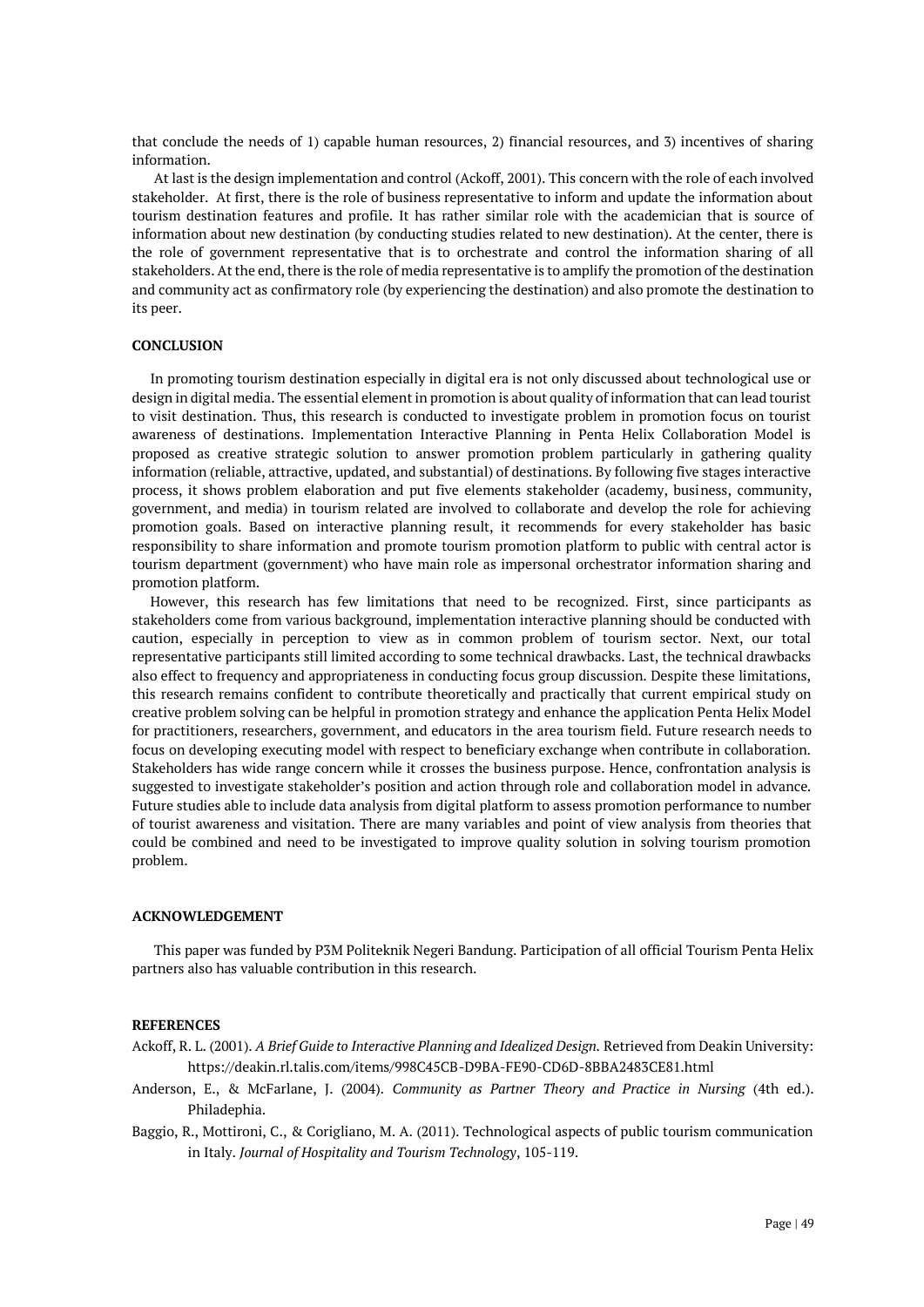- Beerli, A., & Martin, J. D. (2004). Factors influencing destination image. *Annals of tourism research, 31*(3), 657- 681.
- Bieger, T., & Laesser, C. (2004). Information Sources for Travel Decisions: Toward a Source Process Model. *Journal of Travel Research*, 357-371. doi:DOI: 10.1177/0047287504263030
- Carayannis, E. G., Barth, T. D., & Campbell, D. F. (2012). The Quintuple Helix Innovation Model: Global Warming As A Challenge And Driver For Innovation. *Journal of Innovation and Entrepreneurship*. doi:10.1186/2192-5372-1-2
- Carpenter, M. A., & Sanders, W. G. (20019). *Stategic Management: A Dynamic Prespective,* (2nd ed.). New Jersey: Pearson Printice Hall.
- Chacko, H. E. (1997). Positioning a Tourism Destination to Gain a Competitive Edge. *Asia Pacific Journal of Tourism Research, 1*(2), 69-75.
- Chen, C. F., & Tsai, D. (2007). How destination image and evaluative factors affect behavioral intentions? *Tourism management, 28*(4), 1115-1122.
- Chen, J. S., & Uysal, M. (2002). Market Positioning Analysis: A Hybrid Approach. *Annals. of Tourism Research, 29*(4), 987-1003.
- Chon, K. S. (1990). The Role of Destination Image in Tourism: A Review and Discussion. *Tourism Review, 45*(2), 2-9.
- Correia, A. (2002). How Do Tourists Choose? *Tourism, 50*(1), 21-39.
- Dredge, D., & Gymothy, S. (2017). *Collaborative Economy and Tourism: Perspectives, Politics, Policies and Prospects.* Cham, Switzerland: Springer International Publishing.
- Echtner, C. M., & Ritchie, J. R. (1991). The Meaning and Measurement of Destination Image. *The Journal of Tourism Studies, 2*, 2-12.
- Effendi, D., Syukri, F., Subiyanto, A. F., & Utdityasari, R. N. (2016). Smart city Nusantara development through the application of Penta Helix model (A practical study to develop smart city based on local wisdom). *International Conference on ICT For Smart Society (ICISS).* Surabaya, Indonesia: IEEE. doi:10.1109/ICTSS.2016.7792856
- Erislan. (2016). Tourist Attraction and the Uniqueness of Resources on Tourist. *Review of Integrative Business and Economics Research, 5*(1), 251-266.
- Fahmi, F. Z., McCann, P., & Koster, S. (2015). Creative economy policy in developing countries: The case of Indonesia. *Urban Studies, 54*(6), 1367-1384.
- Flood, R. L., & Jackson, M. C. (1991). *Creative Problem Solving: Total System Intervention.* England: John Wiley & Sons Ltd.
- Gallarza, M. G., Saura, I. G., & Gracia, H. C. (2002). Destination Image: Towards a Conceptual Framework. *Annals of Tourism Research, 29*(1), 56-78.
- Gartner, W. (1993). Image formation process. *In communication and channel systems in Tourism Marketing Uysal, M. & Fesenmaier, D. eds.*, 191-215.
- Halibas, A. S., Sibayan, R. O., & Maata, R. L. (2017). The Penta Helix Model Of Innovation In Oman: An Hei Perspective. *Interdisciplinary Journal of Information, Knowledge & Management, 12*, 159-174.
- Hardianto, W. T., Sumartono, M. K., & Wijaya, A. F. (2017). Tourism Investment Services In Batu City With Penta Helix Perspective. *International Journal of Management and Administrative Sciences (IJMAS), 5*(5), 17-22. Retrieved from www.ijmas.org
- Herawati, A., Purwaningsih, A., & Handharko, Y. D. (2018). Promoting Village Tourism through the Development of Information Systems. *Review of Integrative Business and Economics Research*, 221-236.
- Irianto, J. (2017). Kebijakan dan Branding Pariwisata. *Prosiding Seminar dan Call For Paper Fakultas Ilmu Sosial dan Ilmu Politik Universitas Muhammadiyah Sidoarjo,*, (pp. 1-12). Sidoarjo - Indonesia.
- Kolb, B. (2017). *Tourism Marketing for Cities and Towns: Using Social Media and Branding to Attract Tourists* (2nd ed.). New York: Routledge.
- Leiper, N. (Annals of Tourism Research). Tourist Attraction Systems. *1990, 17*(3), 367-384.